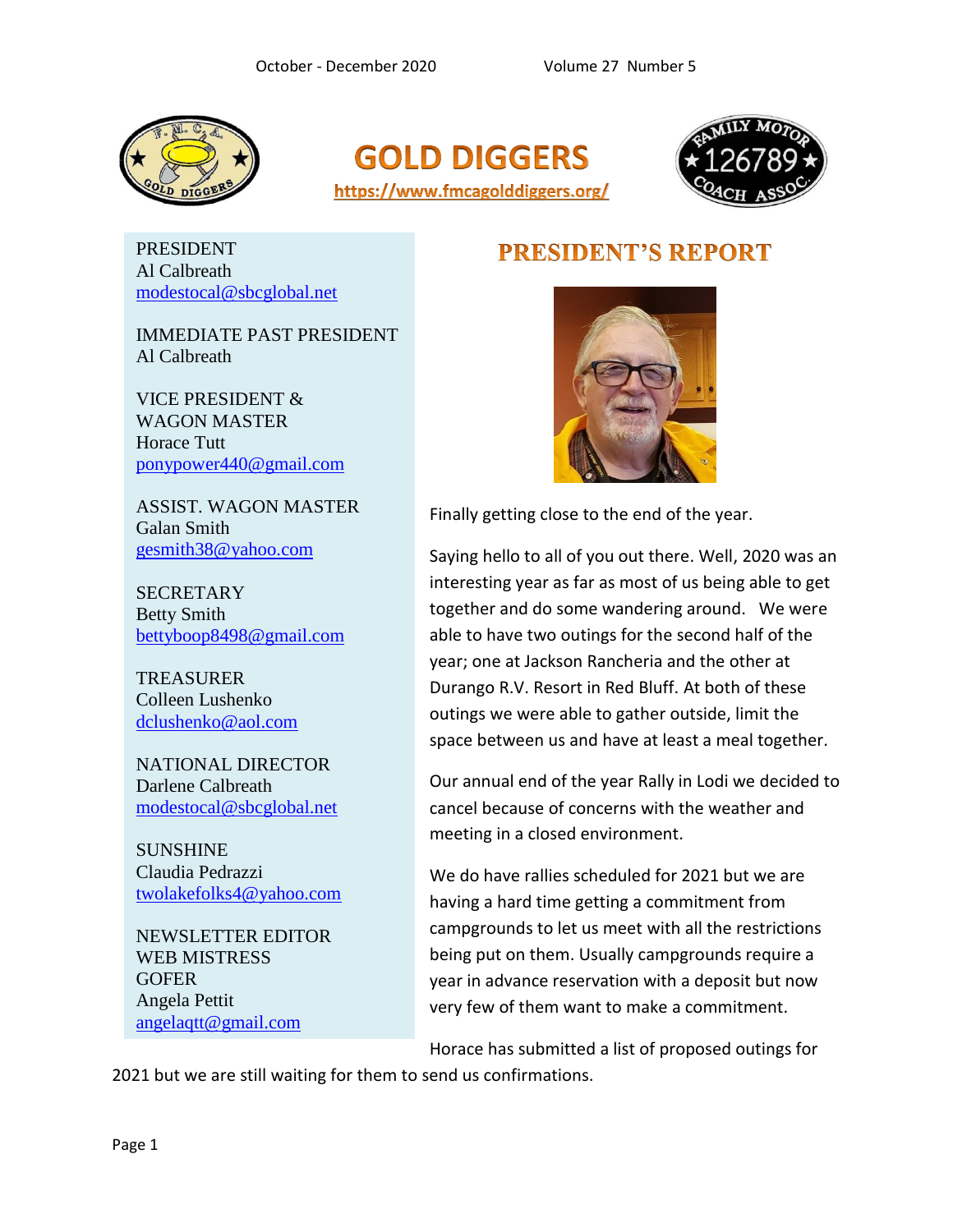I think most of us have or have known someone who has been affected by the Covid thing as far as their health is concerned. I am not hearing anything about our members being directly affected.

During mid-year 2020 we were notified that F.M.C.A. has recognized us as being a club for 35 years and was sending a check for \$150.00 plus a certificate for reaching this plateau. I was notified by our representative, James McDonald, that the check would be sent to us shortly. He would like to meet us at our next outing to present us with the certificate and take pictures.

They told us a lot of the clubs are struggling to have outings. Overall membership is falling and some of the smaller clubs are folding because they are unable to meet due to age and health concerns.

We feel good about our membership and are seeing an increase and our club is just waiting to go somewhere and be safe.

Here is wishing all of you a great holiday season and like all of you we need to go somewhere, visit, and have a good time.

Rumor is Santa might not make it thru this Covid thing either, so plan accordingly.

Al & Darlene



#### **SECRETARY' S REPORT Betty Smith**

Once again there is no Secretary's Report for our widely read tome. We are very sad, nay, inconsolable. -Editor



#### **MEMBERSHIP Betty Smith**

Membership Report for Newsletter – December 2020

As of December, we have 21 Active members, 3 Applicants and 1 Life Membership.

In November, James and Victoria Murray from Shingle Springs applied for membership. Jack Pedrazzi will be interested that James is a retired butcher/meat manager. So now we have two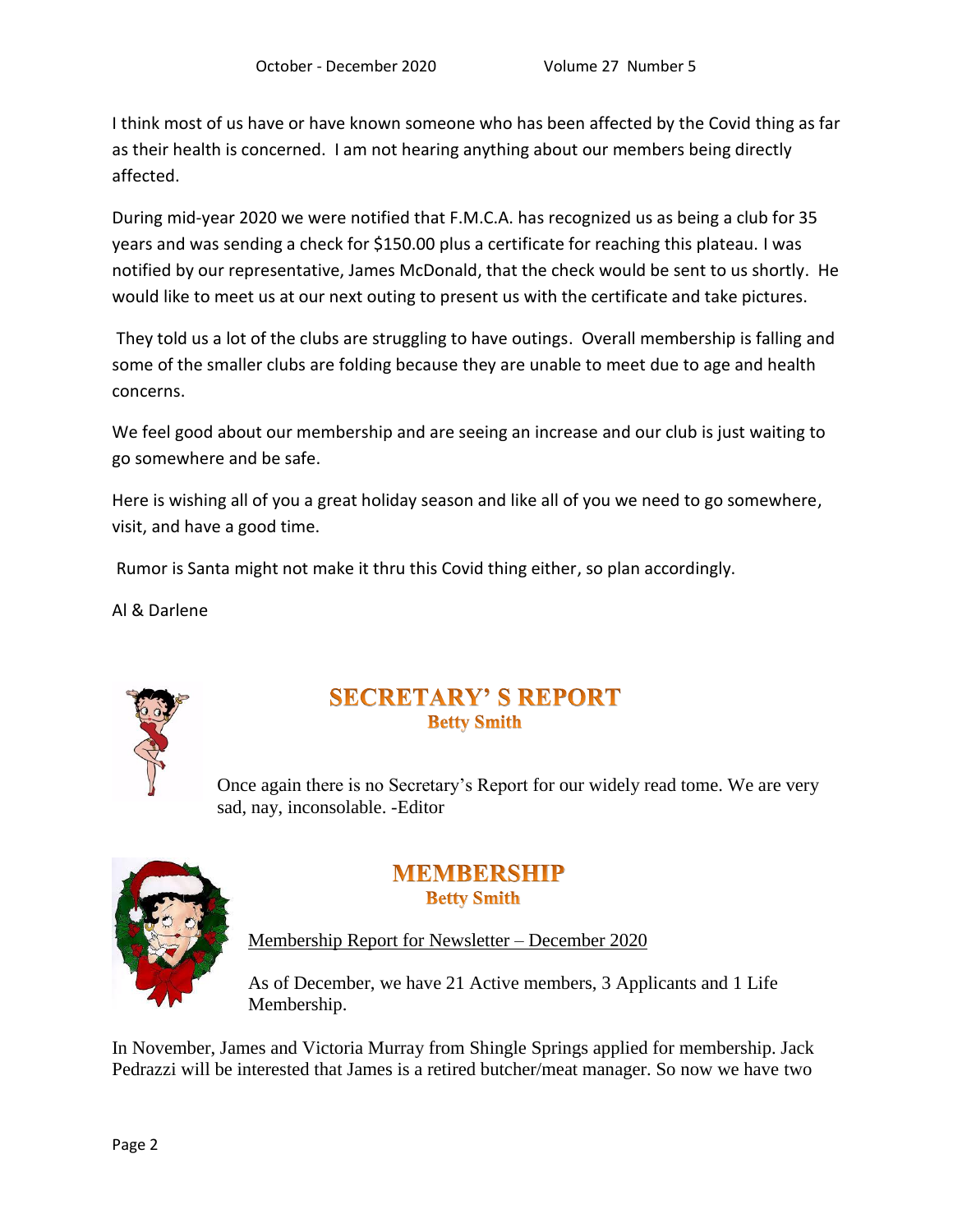professionals cutting up the Christmas prime rib roast! Victoria was a department systems analyst. Welcome Murrays!!

In August, John Boyd and Jeanne Morrison applied for membership. Some of us met John and Jeanne at the Jackson Rancheria rally, and they actually joined at the Durango rally so will get their flag at their next rally. They are from Escalon. Welcome John and Jeanne!

## **EDITOR'S REMARKS**



Not everyone is aware that we have, on staff, several intrepid, dedicated, investigative reporters. Yes, we do! Well, they have unearthed some startling news concerning our esteemed, revered, Fearless Leader. Not too many years ago our Fearless Leader was employed by \*\*\*\*\* (shall remain nameless – ed.). During this period of employment Fearless Leader received yearly performance reports. We thought it would be apropos to share with you some of these "Words of Wisdom" regarding our revered chief.

**Since my last report, he has reached rock bottom and has started to dig,**

**His men would follow him anywhere, but only out of morbid curiosity.**

**He would be out of his depth in a parking lot puddle.**

**This employee is depriving a village somewhere of an idiot.**

**If he were any more stupid, he'd have to be watered twice a week.**

**One neuron short of a synapse.**

**Some drink from the fountain of knowledge; he only gargled.**

**Takes him 1 1/2 hours to watch 60 minutes.**

**Got a full 6-pack, but lacks the plastic thingy to hold it all together.**

**A gross ignoramus. (144 times worse than an ordinary ignoramus)**

**A photographic memory, but with the lens cover glued on.**

**A prime candidate for natural deselection.**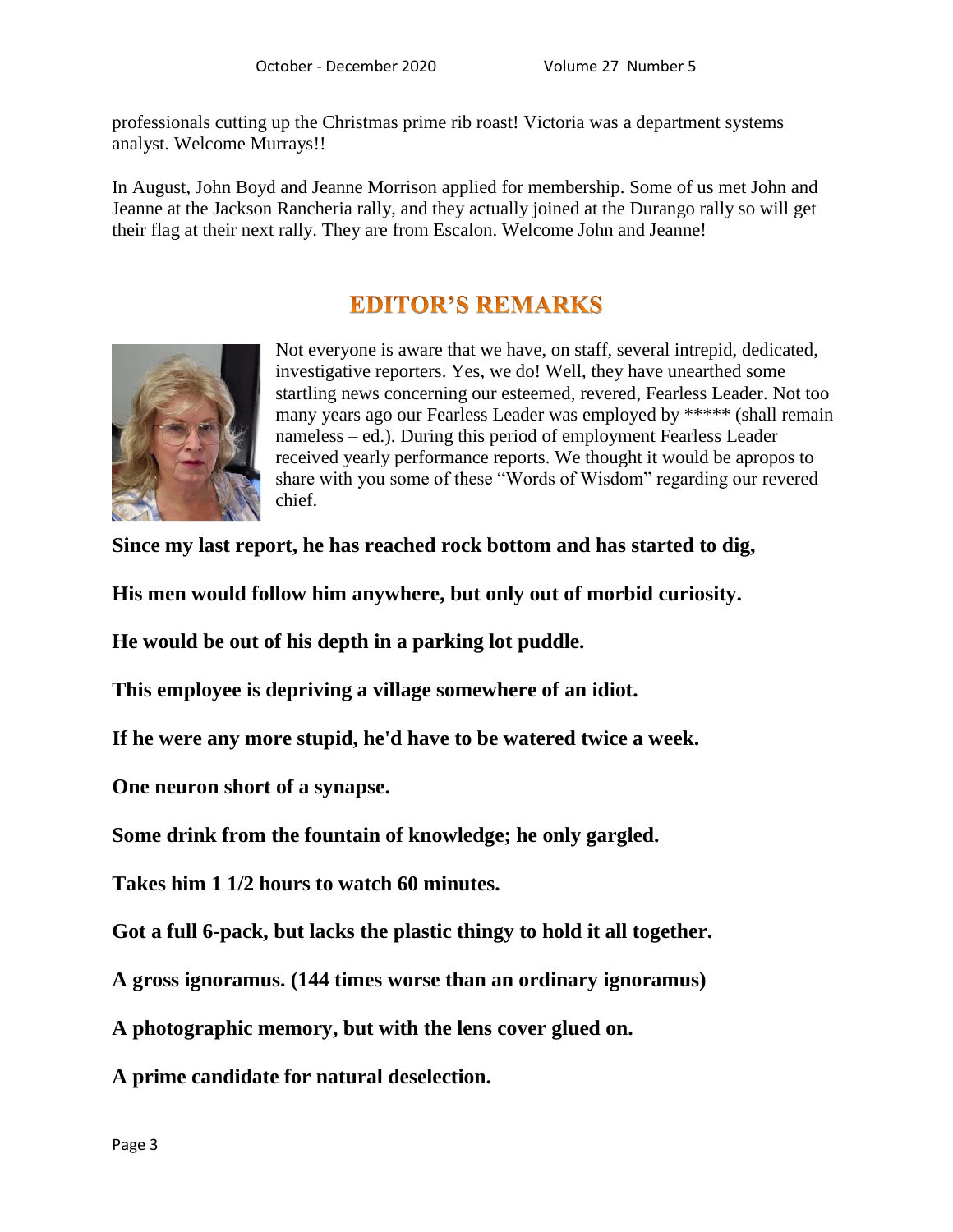**Has two brains: one is lost and the other is out looking for it.**

**He's so dense, light bends around him.**

**If brains were taxed, he'd get a rebate.**

# A WALK DOWN MEMORY LANE



**Hula Girls! L-R Jo Macaluso, Betty Smith, Darlene Calbreath, Karen Jenkins, Margie Baygell, Linda David**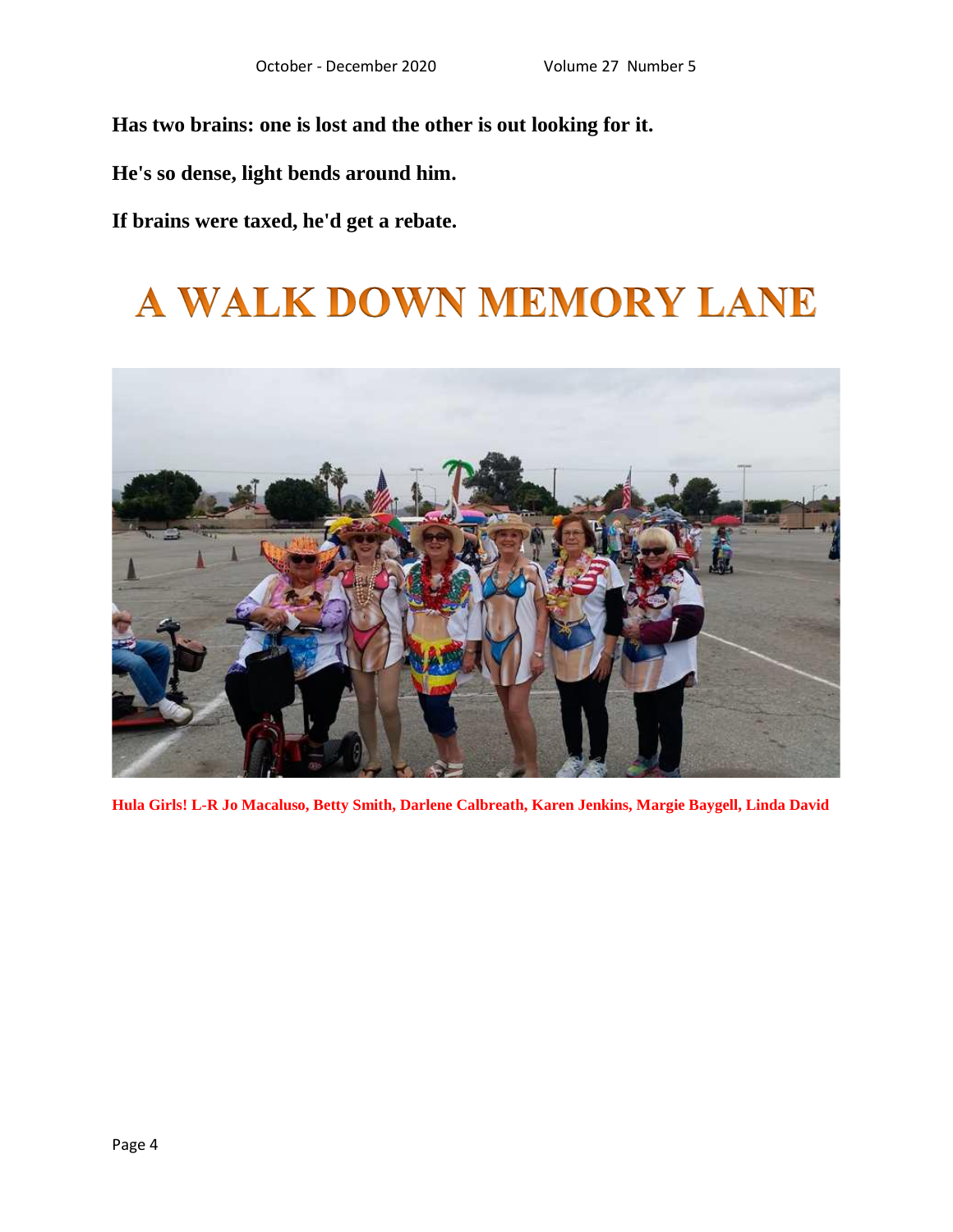



OH, MY! Gr.r.r.r.r.r.r.r.r!



WOW! Did you see that?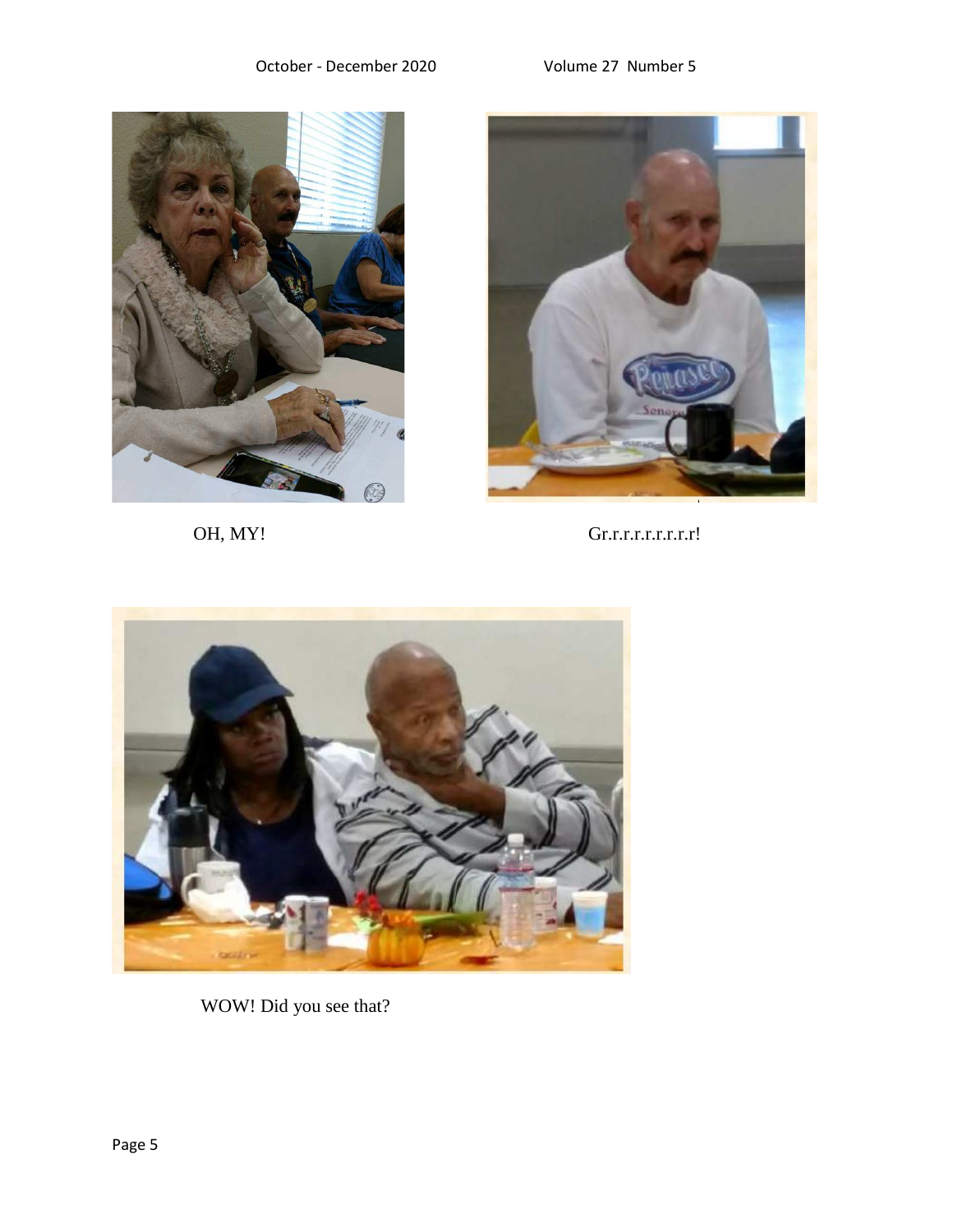# **ANGELA'S LOONY BIN**

Let's all take a moment to appreciate the time and effort this guy spent putting a strap on his dirt so it wouldn't fall off.



Look out! Here comes some English 101. We will also sneak in some Arithmetic 101.

PALINDROME: A word that is spelled the same backwards and forwards. A simple example is the word "ere". Or, how about "racecar"? Isn't this fun? Perhaps the most famous palindrome is usually attributed to Napoleon: "Able was I ere I saw Elba".

There are also palindromic numbers; "121" is a simple example. It's even more fun to discover that some multiplicative operations can result in palindromic numbers. The aforementioned " $121$ " is the result of the operation 11 x 11. Isn't this exciting??? But wait; here is the most exciting palindromic multiplication of all:

# **111,111,111 x 111,111,111 = 12,345,678,987,654,321**

WOW!!!!! Isn't that exciting? Class dismissed.

#### **Meanwhile, in other Math news.**

The Math professor was very surprised when his wife became pregnant. "After all," he complained, "we did practice the algorithm method."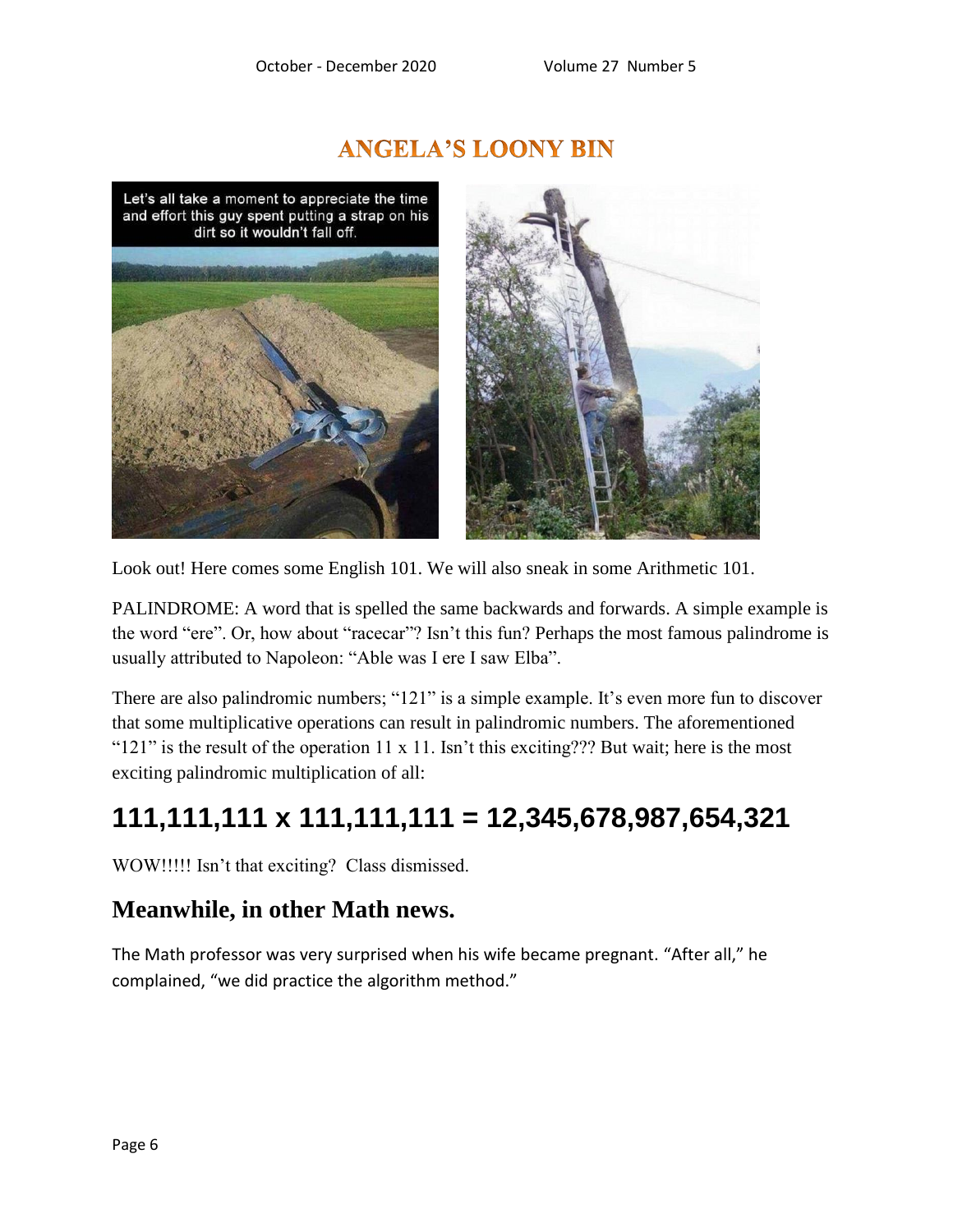



The Flat Earth Society reports that the 6 foot social distancing rule is pushing some of their members over the edge.

A backward poet writes inverse.

A chicken crossing the road is poultry in motion.

You feel stuck with your debt if you can't budge it.

Show me a piano falling down a mine shaft and I'll show you A-flat minor.

Venison for dinner again? Oh deer!

How does Moses make tea? Hebrews it.

England has no kidney bank, but it does have a Liverpool.

I tried to catch some fog, but I mist.

They told me I had type-A blood, but it was a typo.

I changed my iPod's name to Titanic. It's syncing now.

Jokes about German sausage are the wurst.

I know a guy who's addicted to brake fluid, but he says he can stop any time.

I stayed up all night to see where the sun went, and then it dawned on me.

This girl said she recognized me from the vegetarian club, but I'd never met herbivore.

When chemists die, they barium.

I'm reading a book about anti-gravity. I just can't put it down.

I did a theatrical performance about puns. It was a play on words.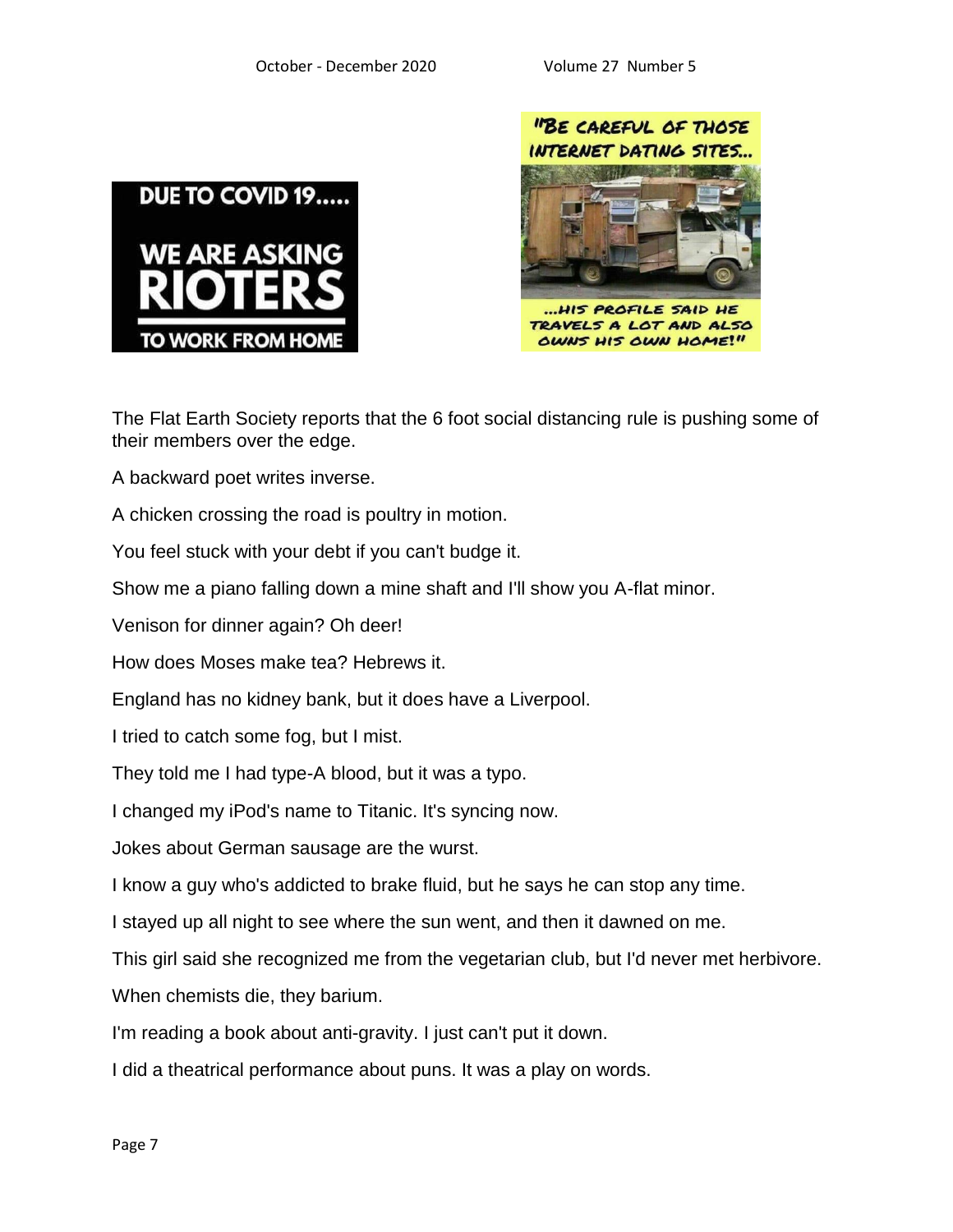Did you hear about the cross-eyed teacher who lost her job because she couldn't control her pupils?

When you get a bladder infection, urine trouble.

What do you call a dinosaur with an extensive vocabulary? A thesaurus.

I dropped out of communism class because of terrible Marx.

I got a job at a bakery because I kneaded dough.

Velcro -what a rip off.

I told my wife that I wanted to be cremated. She made me an appointment for Tuesday.

Confuse your doctor by putting on rubber gloves at the same time that he does.

\_\_\_\_\_\_\_\_\_\_\_\_\_\_\_\_\_\_\_\_\_\_\_\_\_\_\_\_\_\_\_\_\_\_\_\_\_\_



## **BIRTHDAYS/ANNIVERSARIES**



18-Jan Stockbridge, Terry and Mary 1-Feb Nelson, Grover & Elmena